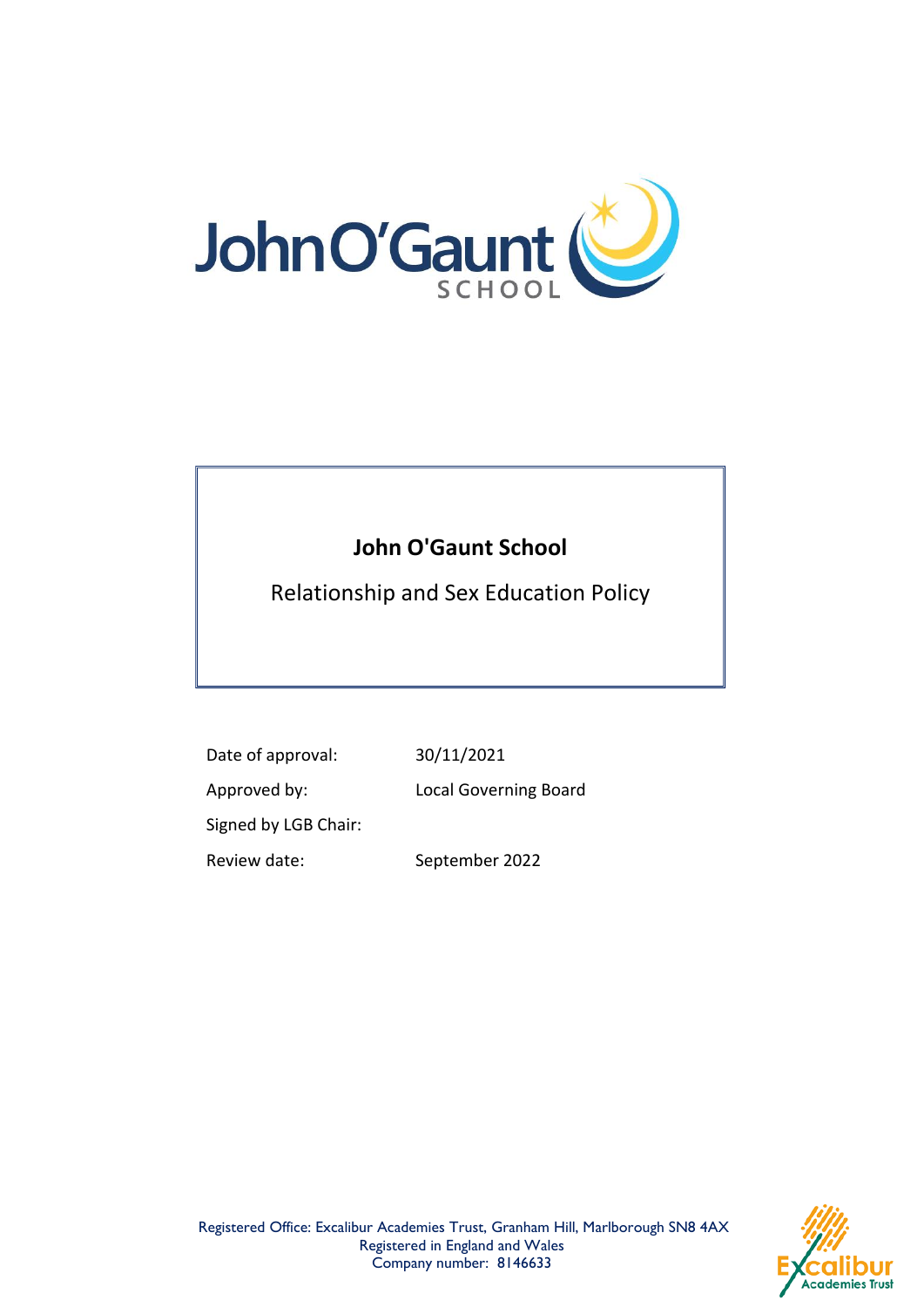

### **Aims**

The aims of relationship and sex education (RSE) at our school are to:

- Provide a framework in which sensitive discussions can take place
- Prepare pupils for puberty, and give them an understanding of sexual development and the importance of health and hygiene
- Help pupils develop feelings of self-respect, confidence and empathy
- Create a positive culture around issues of sexuality and relationships
- Give a clear understanding of consent
- Ensure that students are aware of the differences between a healthy and unhealthy relationship
- Provide a framework for students to identify positive Mental Health and signpost how to get support if required.
- Teach pupils the correct vocabulary to describe themselves and their bodies

#### **Statutory regulation and guidance**

As a school we must provide relationships education to all pupils as per section 34 of th[e Children](http://www.legislation.gov.uk/ukpga/2017/16/section/34/enacted)  [and Social work act 2017.](http://www.legislation.gov.uk/ukpga/2017/16/section/34/enacted) With the delivery of RSE secondary academies must provide all pupils as per section 34 of the Children and Social Work act 2017 found here <https://www.legislation.gov.uk/ukpga/2017/16/contents/enacted>

In teaching RSE, we are required by our funding agreements to have regard t[o guidance](https://www.gov.uk/government/consultations/relationships-and-sex-education-and-health-education) issued by the secretary of state as outlined in section 403 of th[e Education Act 1996.](http://www.legislation.gov.uk/ukpga/1996/56/contents)

#### **Policy development**

The consultation and policy development process involved the following steps:

- 1. Review a member of staff or working group collated together all relevant information including relevant national and local guidance as well as feedback from delivery of lessons and students. The policy has been made available to parents/carers for feedback.
- 2. Ratification once amendments were made, the policy is ratified by the Senior Leadership Team under the Head of School's delegated power and was shared with governors and made available to staff and parents.

#### **Definition**

RSE is about the emotional, social and cultural development of pupils, and involves learning about relationships, sexual health, sexuality, healthy lifestyles, diversity and personal identity. RSE involves a combination of sharing information and exploring issues and values. RSE is not about the promotion of sexual activity.

#### **Curriculum**

At John O'Gaunt our curriculum ensures that all students are guaranteed a PSHE education that covers Health and Well Being, Relationships and Living in the Wider World. Our curriculum map is set out in or Appendix 1 this shows the PSHE and where the RSE elements are

taught. There may be a need to change and adapt what is covered in each year group, but all students will get access to the RSE element in the year. These elements will be delivered throughout the five years of education at John O'Gaunt.

#### **Delivery**

RSE is taught within the personal, social, health and economic (PSHE) education curriculum. This is delivered by teachers at John O'Gaunt. In Key Stage 3 this will be one lesson a week and at Key Stage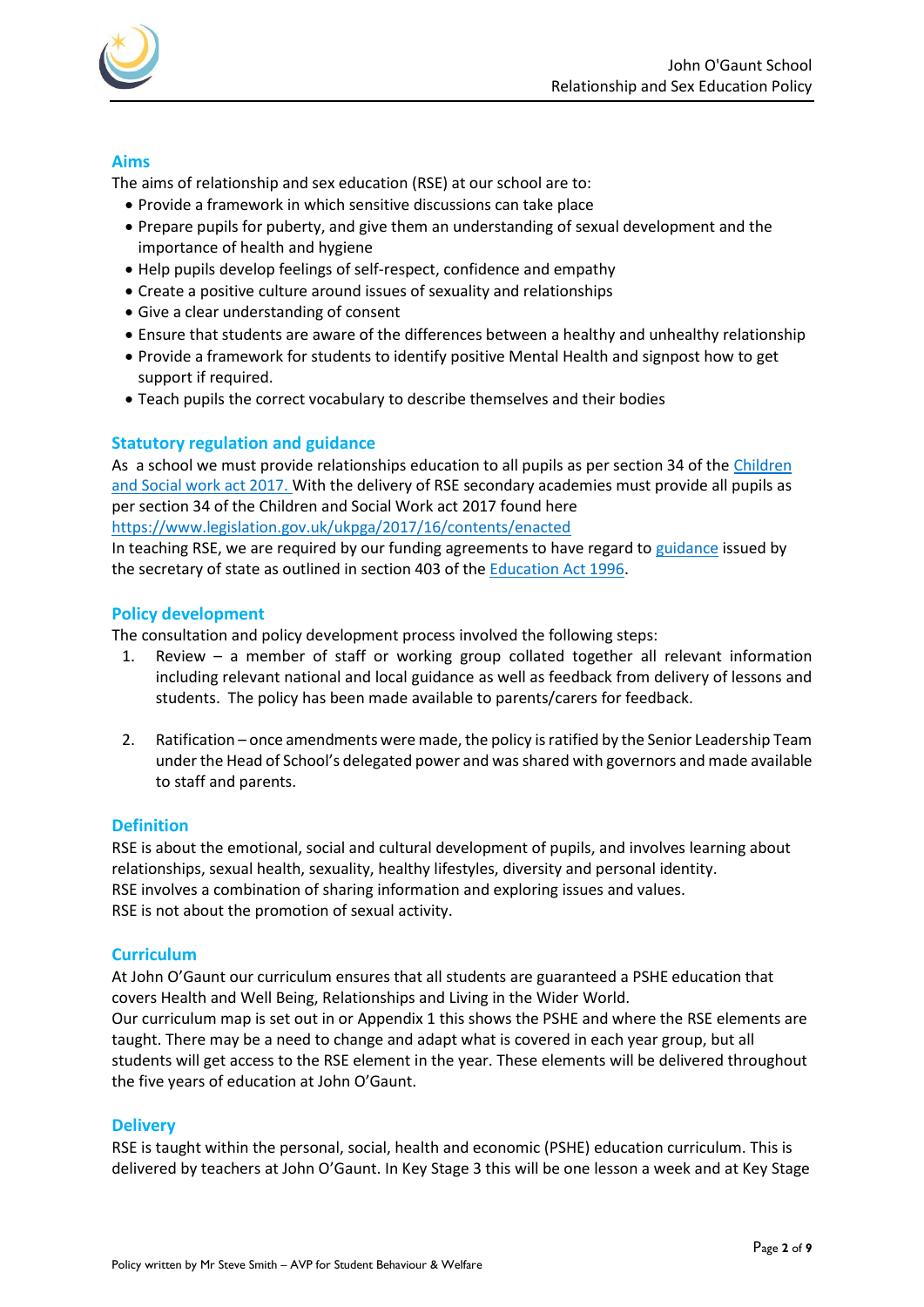

4 one lesson a fortnight, each lesson is 60 minutes. It should also be noted that biological elements will also be covered in the in the National Curriculum science which is compulsory in academy schools.

By the end of secondary school RSE will inform young people on what they need to develop healthy, positive relationships which will include

- **Families**
- Respectful relationships, including friendships
- Online and media
- Being safe
- Intimate and sexual relationships, including sexual health

For more information on the content involved in the RSE curriculum each please refer to the statutory requirements set by the DFE in appendix 2

These areas of learning are taught within the context of family life taking care to ensure that there is no stigmatisation of children based on their home circumstances (families can include single parent families, LGBT parents, families headed by grandparents, adoptive parents, foster parents/carers amongst other structures) along with reflecting sensitively that some children may have a different structure of support around them (for example: looked after children or young carers).

## **Responsibilities**

#### **The governing board**

The local governing boards will hold the Head of School to account for the implementation of this policy.

The governing board has delegated the approval of this policy to the Head of School

### **The Head of School**

Headteachers are responsible for ensuring that RSE is taught consistently across their respective schools, and for managing requests to withdraw pupils from non-statutory/non-science components of RSE.

### **Staff**

Staff are responsible for:

- Delivering RSE in a sensitive way
- Modelling positive attitudes to RSE
- Monitoring progress
- Responding to the needs of individual pupils
- Responding appropriately to pupils whose parents wish them to be withdrawn from the nonstatutory/non-science components of RSE

Staff do not have the right to opt out of teaching RSE. Staff who have concerns about teaching RSE are encouraged to discuss this with the Headteacher.

Staff with the overall responsibility for the content and organisation of RSE at John O'Gaunt is Steve Smith (Assistant Headteacher).

#### **Pupils**

Pupils are expected to engage fully in RSE and, when discussing issues related to RSE, treat others with respect and sensitivity.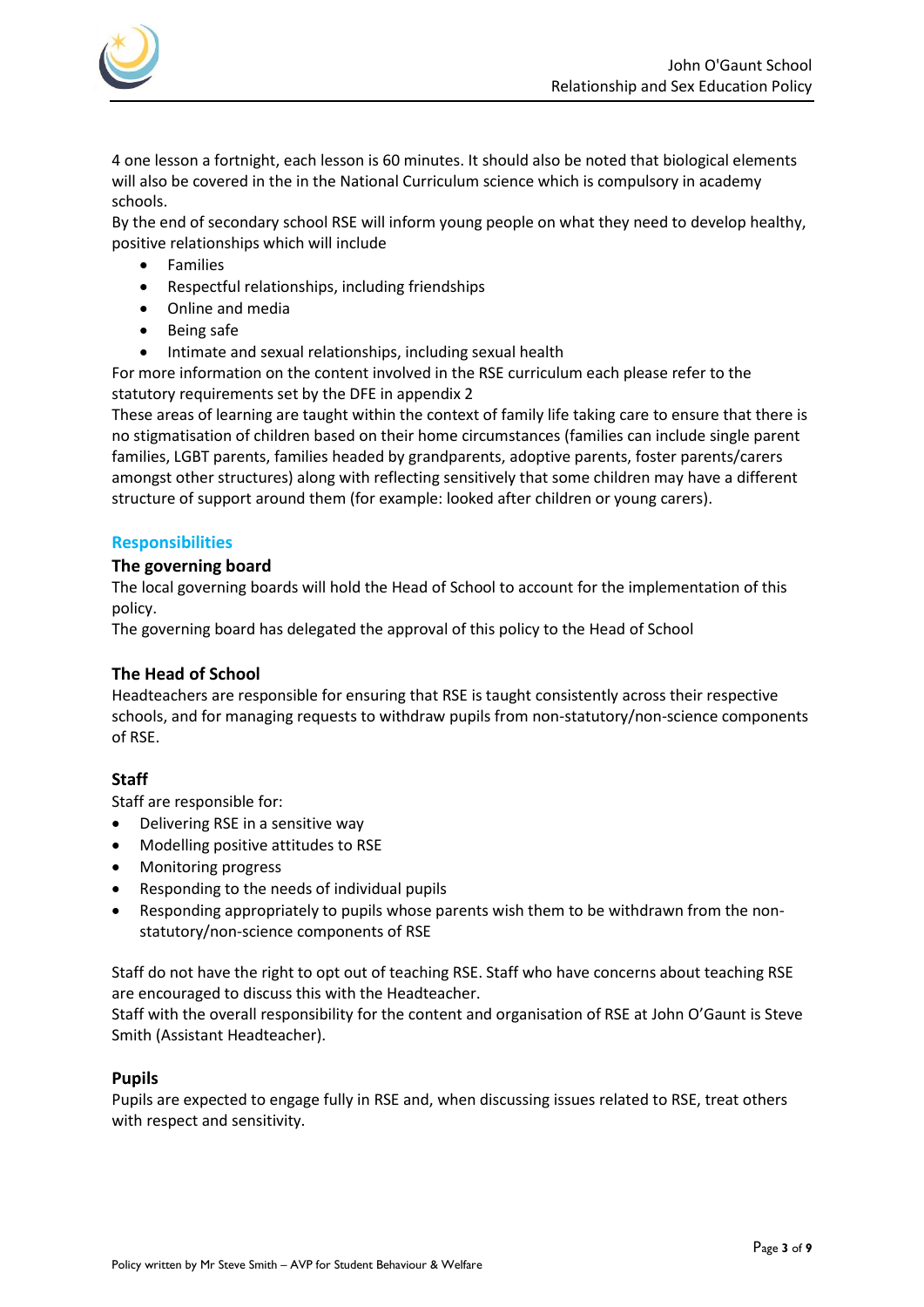

#### **Parents and Carers**

- Copies of this Relationships & Sex Education Policy will be shared with parents via the school website;
- Parents have the right to withdraw their child/children from the non-statutory components of sex education within RSE up to and until 3 terms before the child turns 16. After this point, if the child wishes to receive sex education rather than being withdrawn, the school will arrange this.
- Requests for withdrawal should be put in writing using the form found in Appendix 3 of this policy and addressed to Head of School.
- A copy of withdrawal requests will be placed in the student's educational record. The request will be discussed with parents and take appropriate action and ensure that alternative work will be given to students who are withdrawn from sex education.

### **Training**

Training is available for staff on the delivery of RSE as required. The Headteacher/school may also invite visitors from outside the school, such as school nurses or sexual health professionals, to provide support and training to staff teaching RSE.

### **Policy Monitoring, Evaluation and Review**

The effectiveness of the programme will be reviewed on an annual basis as part of the annual review of the PDP and reported to the Governors' Education Committee.

Questions about the policy should, in the first instance, be addressed to the Head of School.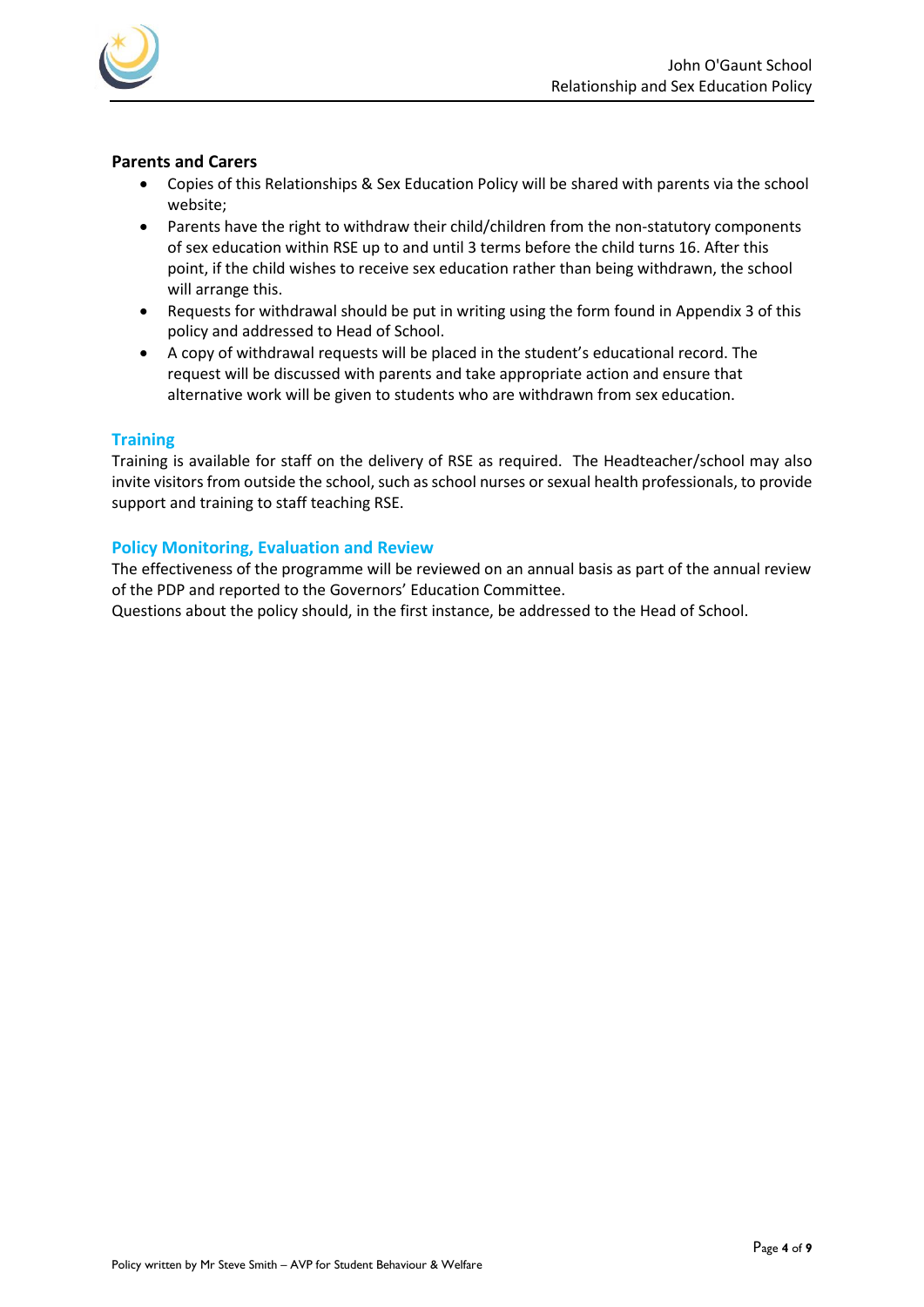

#### **Appendix 1 Curriculum Map**

# **CURRICULUM MAPPING** Personal Social Health and Economics Education

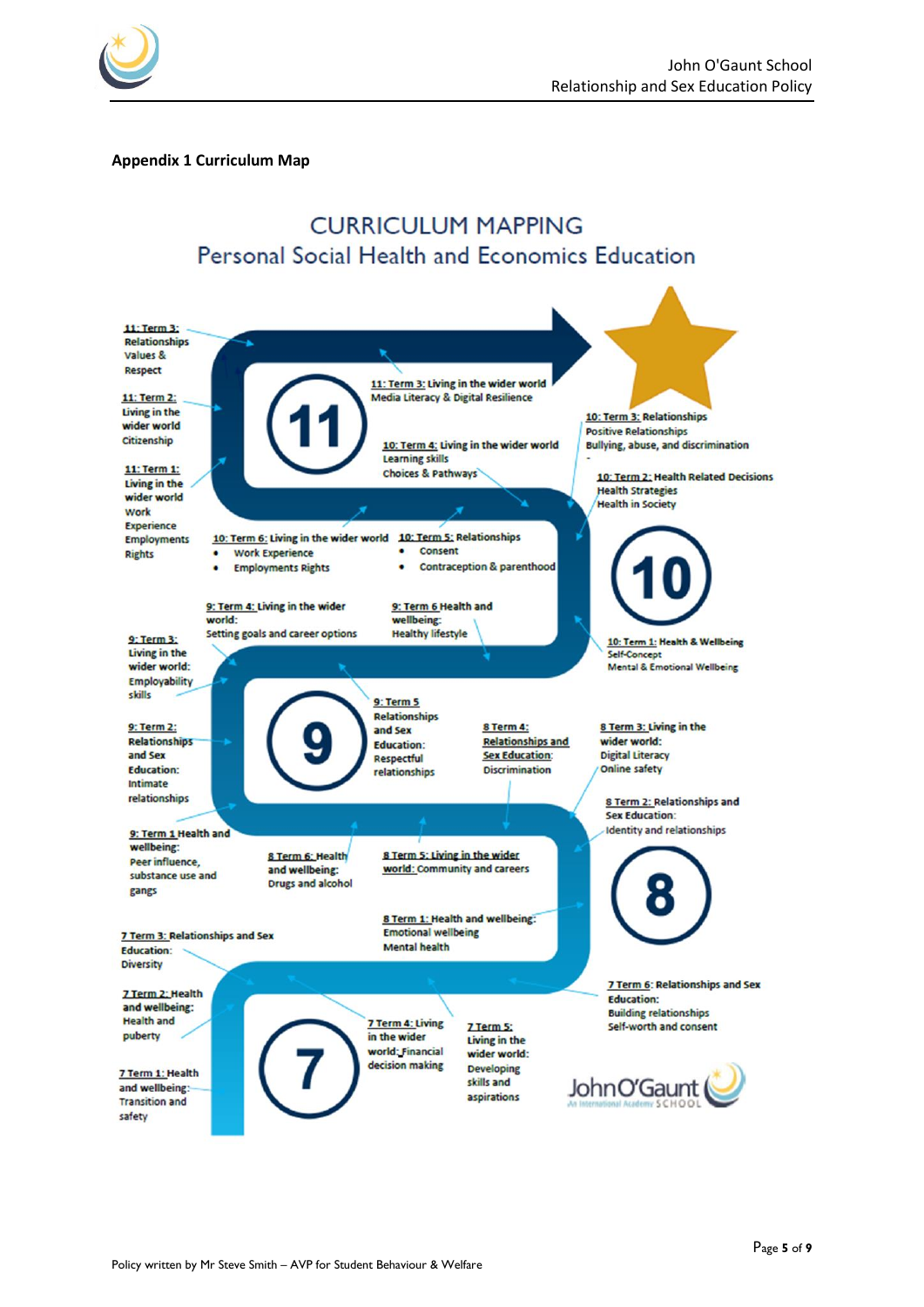

# **Appendix 2: By the end of secondary school students should know**

| <b>TOPIC</b>                                             | <b>STUDENTS SHOULD KNOW</b>                                                                                                                                                                                                                                                                                                                                                                                                                                                                                                                                                                                                                                                                                                                                                                                                                                                                                                                                                                                                                                                                                                                                                                                                                                                                                                                                                                                                                                                                                                                                        |
|----------------------------------------------------------|--------------------------------------------------------------------------------------------------------------------------------------------------------------------------------------------------------------------------------------------------------------------------------------------------------------------------------------------------------------------------------------------------------------------------------------------------------------------------------------------------------------------------------------------------------------------------------------------------------------------------------------------------------------------------------------------------------------------------------------------------------------------------------------------------------------------------------------------------------------------------------------------------------------------------------------------------------------------------------------------------------------------------------------------------------------------------------------------------------------------------------------------------------------------------------------------------------------------------------------------------------------------------------------------------------------------------------------------------------------------------------------------------------------------------------------------------------------------------------------------------------------------------------------------------------------------|
| Families                                                 | That there are different types of committed, stable relationships<br>$\bullet$<br>How these relationships might contribute to human happiness and their importance for bringing up children<br>$\bullet$<br>What marriage is, including their legal status e.g. that marriage carries legal rights and protections not available to couples who are cohabiting or who<br>$\bullet$<br>have married, for example, in an unregistered religious ceremony<br>Why marriage is an important relationship choice for many couples and why it must be freely entered into<br>The characteristics and legal status of other types of long-term relationships<br>$\bullet$<br>The roles and responsibilities of parents with respect to raising of children, including the characteristics of successful parenting<br>$\bullet$<br>How to: determine whether other children, adults or sources of information are trustworthy: judge when a family, friend, intimate or other relationship<br>is unsafe (and to recognise this in others' relationships); and, how to seek help or advice, including reporting concerns about others, if needed                                                                                                                                                                                                                                                                                                                                                                                                                             |
| Respectful<br>relationships,<br>including<br>friendships | The characteristics of positive and healthy friendships (in all contexts, including online) including: trust, respect, honesty, kindness, generosity,<br>$\bullet$<br>boundaries, privacy, consent and the management of conflict, reconciliation and ending relationships. This includes different (non-sexual) types of relationship<br>Practical steps they can take in a range of different contexts to improve or support respectful relationships<br>$\bullet$<br>How stereotypes, in particular stereotypes based on sex, gender, race, religion, sexual orientation or disability, can cause damage (e.g. how they might<br>$\bullet$<br>normalise non-consensual behaviour or encourage prejudice)<br>That in school and in wider society they can expect to be treated with respect by others, and that in turn they should show due respect to others,<br>including people in positions of authority and due tolerance of other people's beliefs<br>About different types of bullying (including cyberbullying), the impact of bullying, responsibilities of bystanders to report bullying and how and where<br>to get help<br>That some types of behaviour within relationships are criminal, including violent behaviour and coercive control<br>What constitutes sexual harassment and sexual violence and why these are always unacceptable<br>The legal rights and responsibilities regarding equality (particularly with reference to the protected characteristics as defined in the Equality Act 2010)<br>and that everyone is unique and equal |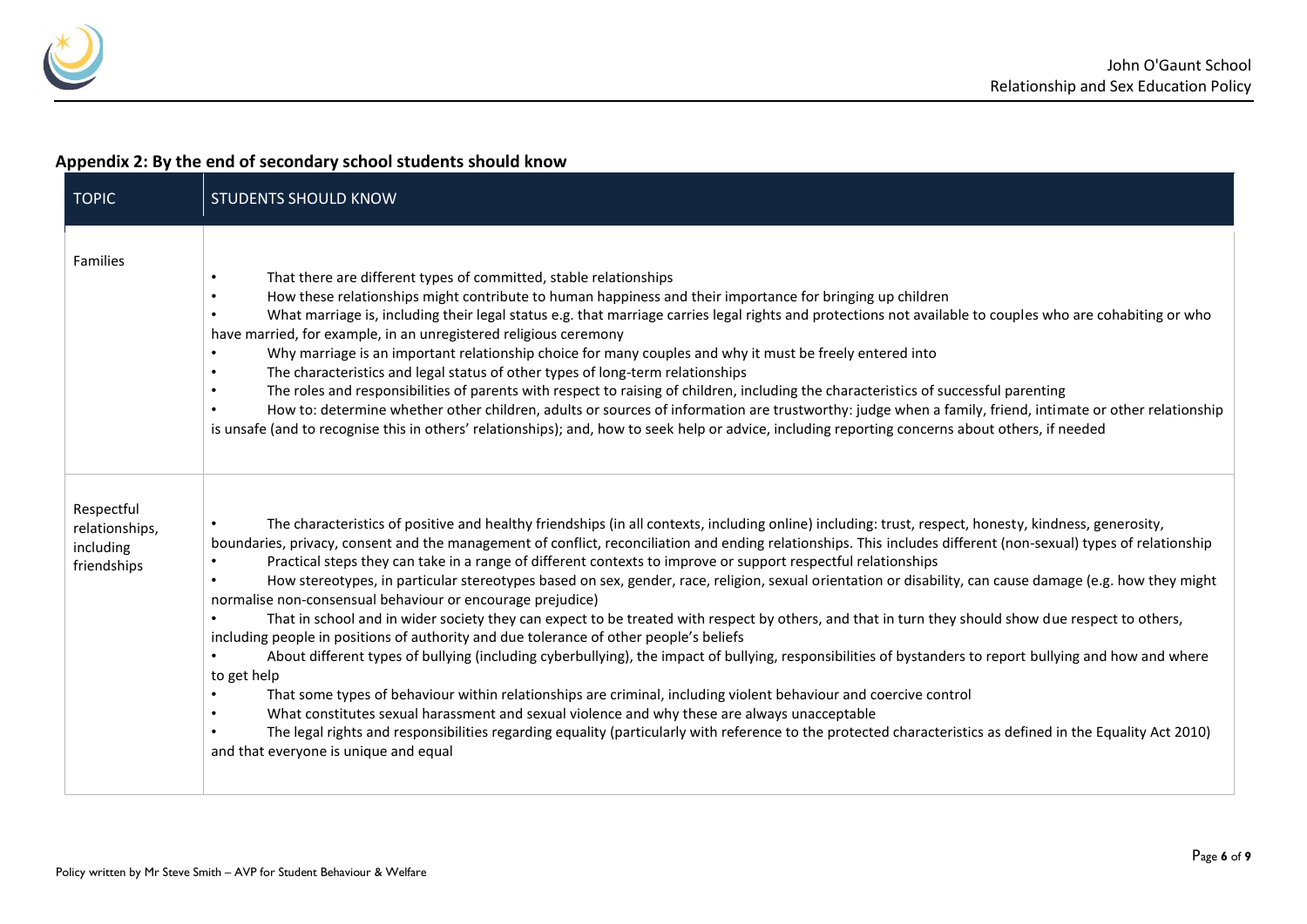

| <b>TOPIC</b>     | <b>STUDENTS SHOULD KNOW</b>                                                                                                                                                                                                                                                                                                                                                                                                                                                                                                                                                                                                                                                                                                                                                                                                                                                                                                                                                                                                                                                                                                                                                                      |
|------------------|--------------------------------------------------------------------------------------------------------------------------------------------------------------------------------------------------------------------------------------------------------------------------------------------------------------------------------------------------------------------------------------------------------------------------------------------------------------------------------------------------------------------------------------------------------------------------------------------------------------------------------------------------------------------------------------------------------------------------------------------------------------------------------------------------------------------------------------------------------------------------------------------------------------------------------------------------------------------------------------------------------------------------------------------------------------------------------------------------------------------------------------------------------------------------------------------------|
| Online and media | Their rights, responsibilities and opportunities online, including that the same expectations of behaviour apply in all contexts, including online<br>$\bullet$<br>About online risks, including that any material someone provides to another has the potential to be shared online and the difficulty of removing<br>$\bullet$<br>potentially compromising material placed online<br>Not to provide material to others that they would not want shared further and not to share personal material which is sent to them<br>What to do and where to get support to report material or manage issues online<br>$\bullet$<br>The impact of viewing harmful content<br>$\bullet$<br>That specifically sexually explicit material e.g. pornography presents a distorted picture of sexual behaviours, can damage the way people see<br>themselves in relation to others and negatively affect how they behave towards sexual partners<br>That sharing and viewing indecent images of children (including those created by children) is a criminal offence which carries severe penalties including<br>jail<br>How information and data is generated, collected, shared and used online<br>$\bullet$ |
| Being safe       | The concepts of, and laws relating to, sexual consent, sexual exploitation, abuse, grooming, coercion, harassment, rape, domestic abuse, forced<br>marriage, honour-based violence and FGM, and how these can affect current and future relationships<br>How people can actively communicate and recognise consent from others, including sexual consent, and how and when consent can be withdrawn (in<br>all contexts, including online)                                                                                                                                                                                                                                                                                                                                                                                                                                                                                                                                                                                                                                                                                                                                                       |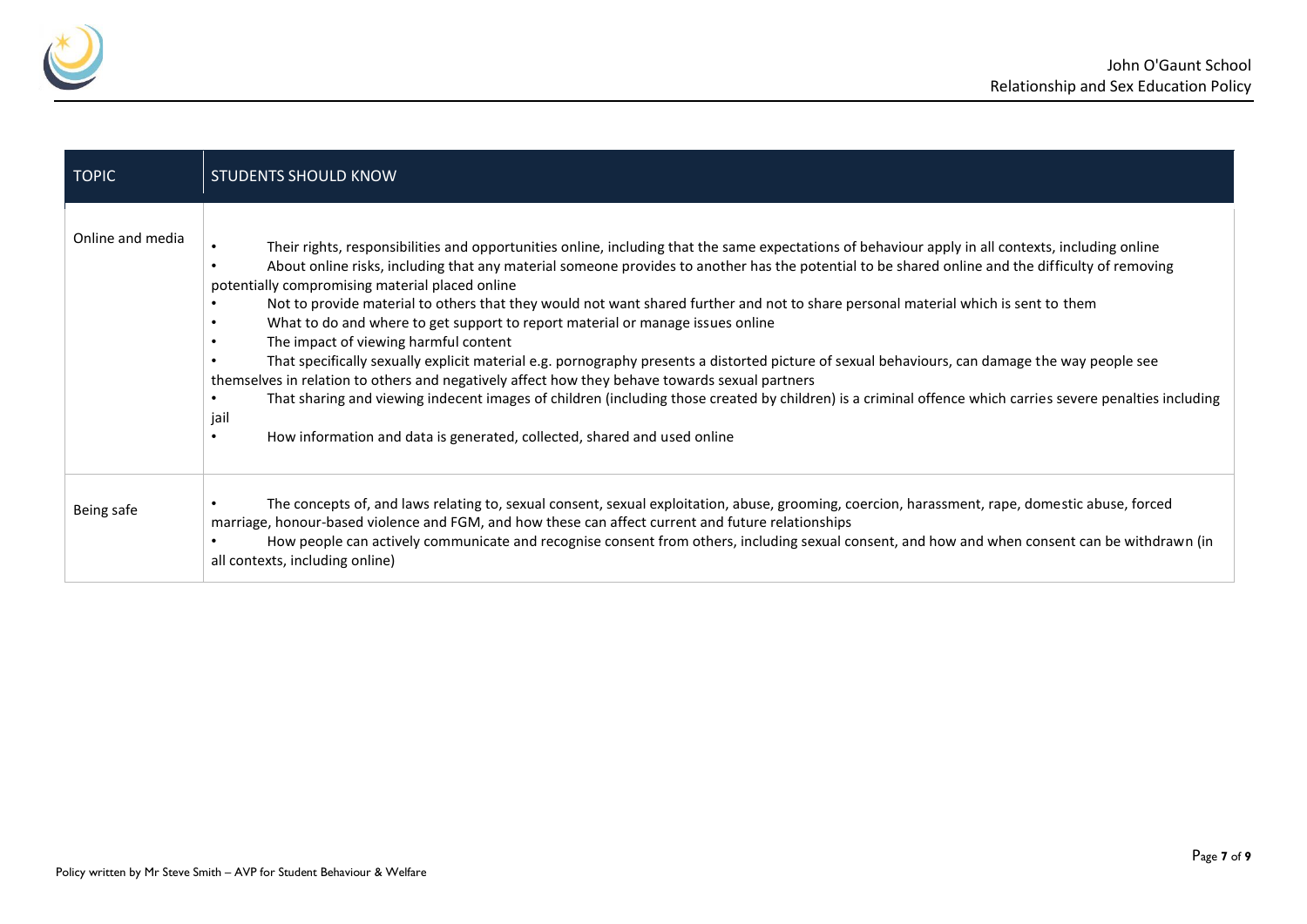

| <b>TOPIC</b>                                                           | <b>STUDENTS SHOULD KNOW</b>                                                                                                                                                                                                                                                                                                                                                                                                                                                                                                                                                                                                                                                                                                                                                                                                                                                                                                                                                                                                                                                                                                                                                                                                                                                                                                                                                                                                                                                                                                                                                                                                                                                                                                                                                                                                                             |
|------------------------------------------------------------------------|---------------------------------------------------------------------------------------------------------------------------------------------------------------------------------------------------------------------------------------------------------------------------------------------------------------------------------------------------------------------------------------------------------------------------------------------------------------------------------------------------------------------------------------------------------------------------------------------------------------------------------------------------------------------------------------------------------------------------------------------------------------------------------------------------------------------------------------------------------------------------------------------------------------------------------------------------------------------------------------------------------------------------------------------------------------------------------------------------------------------------------------------------------------------------------------------------------------------------------------------------------------------------------------------------------------------------------------------------------------------------------------------------------------------------------------------------------------------------------------------------------------------------------------------------------------------------------------------------------------------------------------------------------------------------------------------------------------------------------------------------------------------------------------------------------------------------------------------------------|
| Intimate and<br>sexual<br>relationships,<br>including sexual<br>health | How to recognise the characteristics and positive aspects of healthy one-to-one intimate relationships, which include mutual respect, consent, loyalty,<br>$\bullet$<br>trust, shared interests and outlook, sex and friendship<br>That all aspects of health can be affected by choices they make in sex and relationships, positively or negatively, e.g. physical, emotional, mental, sexual<br>and reproductive health and wellbeing<br>The facts about reproductive health, including fertility and the potential impact of lifestyle on fertility for men and women<br>That there are a range of strategies for identifying and managing sexual pressure, including understanding peer pressure, resisting pressure and not<br>$\bullet$<br>pressurising others<br>That they have a choice to delay sex or to enjoy intimacy without sex<br>The facts about the full range of contraceptive choices, efficacy and options available<br>$\bullet$<br>The facts around pregnancy including miscarriage<br>$\bullet$<br>That there are choices in relation to pregnancy (with medically and legally accurate, impartial information on all options, including keeping the baby,<br>adoption, abortion and where to get further help)<br>How the different sexually transmitted infections (STIs), including HIV/AIDs, are transmitted, how risk can be reduced through safer sex (including<br>$\bullet$<br>through condom use) and the importance of and facts about testing<br>About the prevalence of some STIs, the impact they can have on those who contract them and key facts about treatment<br>$\bullet$<br>How the use of alcohol and drugs can lead to risky sexual behaviour<br>$\bullet$<br>How to get further advice, including how and where to access confidential sexual and reproductive health advice and treatment<br>$\bullet$ |